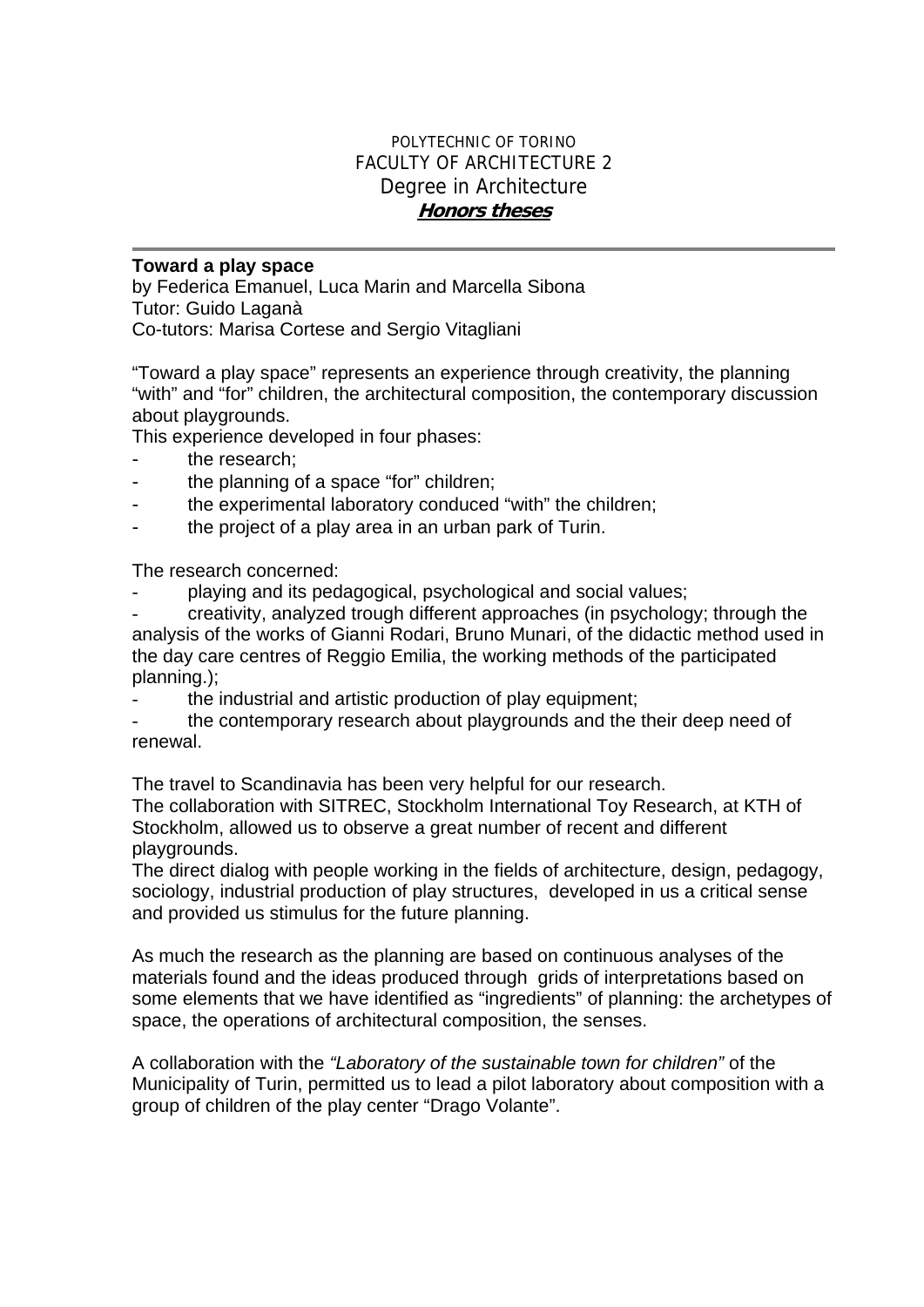During the first part of the laboratory, children took knowledge of the natural area of the project, through an exploration based on the use of all the senses and with a particular attention paid to shapes, light, and movement.

In the laboratory, the children made an exercise of composition using the materials they captured in the park and other ones given to them: through their personal interpretation of the reality and the confrontation with the architects they realized material compositions with different levels of abstraction.



Afterwards we applied another time our grids of interpretation to the compositions of the children.

The final project derived from the elaboration of the main elements emerged from this analysis joined to play functions and architectural values.

Planning with children helps the architect to rediscover his own creativity as a never ending process, free from stereotypes.

The project showed that it is possible to keep a link of continuity between the child creativity and that of the architect.

In this process the technical problems linked to production and safeness do not represent a limit to the expressive potentiality of ideas, but an "income datum" of the system.

This planning method has led us to get over the concept of "playground" and to plan a *"play space":* metamorphic, that stimulates all senses, comfortable for people of every age and gender, that allows the interaction with the surroundings, that help the imagination grow.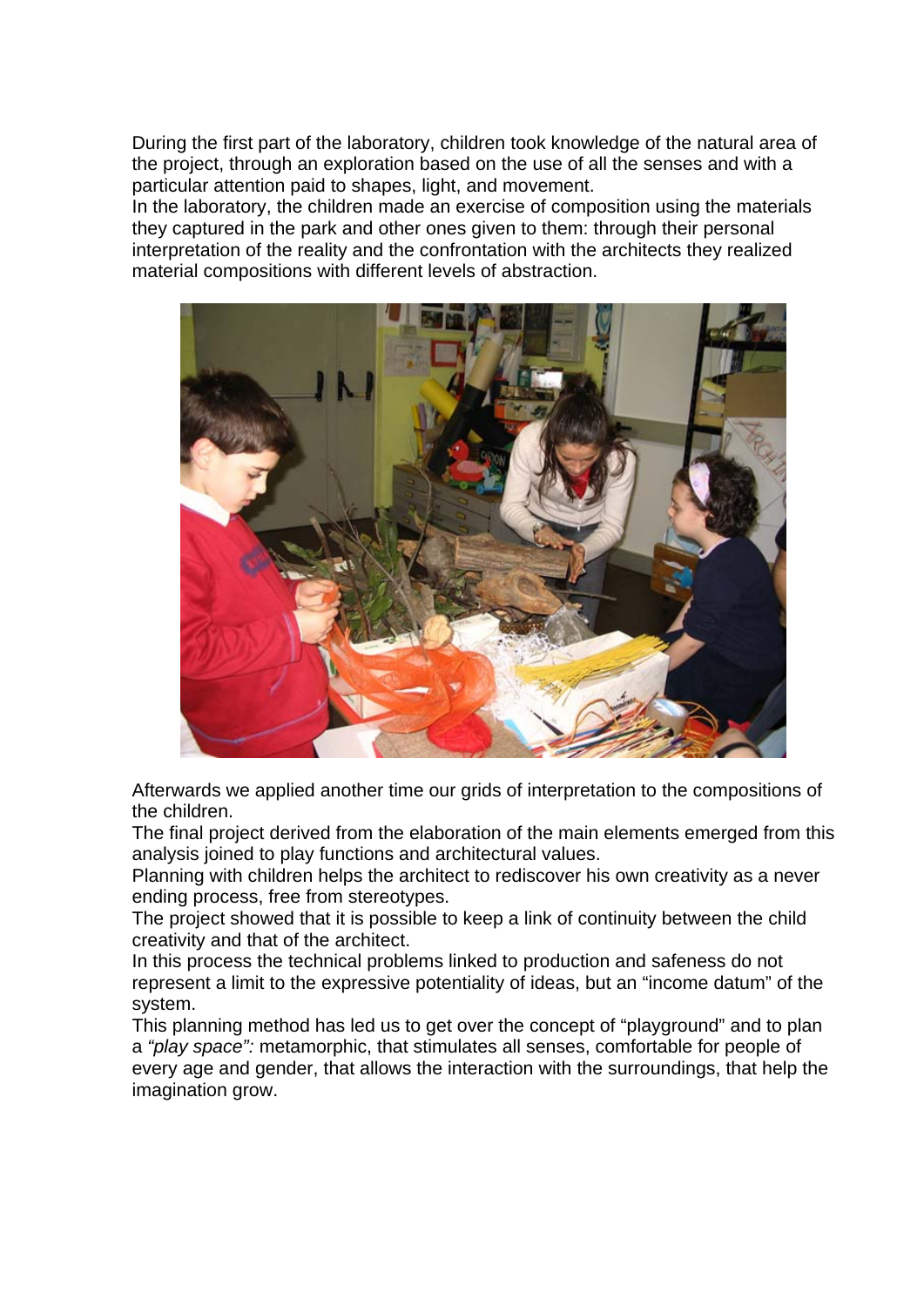

Thanks to a convention stipulated between the Association KIWANIS INTERNATIONAL of Turin, the Polytechnic of Turin and the Children's Hospital Regina Margherita of Turin, we realised also a project of improvement for a children therapeutic space.

The elements of innovation of this project are:

the fragmentation of the spatial isolation that characterizes the department of the hospital: the project wants to create more communication between the spaces of the stay in hospital and those of internal distribution of the department and between the units (rooms). Obviously in the total respect of privacy.

The diffusion of spatial elements that the child can transform and move, that stimulates the imagination and all the senses, that transforms space in something metamorphic.

The project of a space that lets the child running away from suffering, even if only for a few time, through the use of creativity and imagination: the abstractness of the graphics lets the child give different interpretations to space.